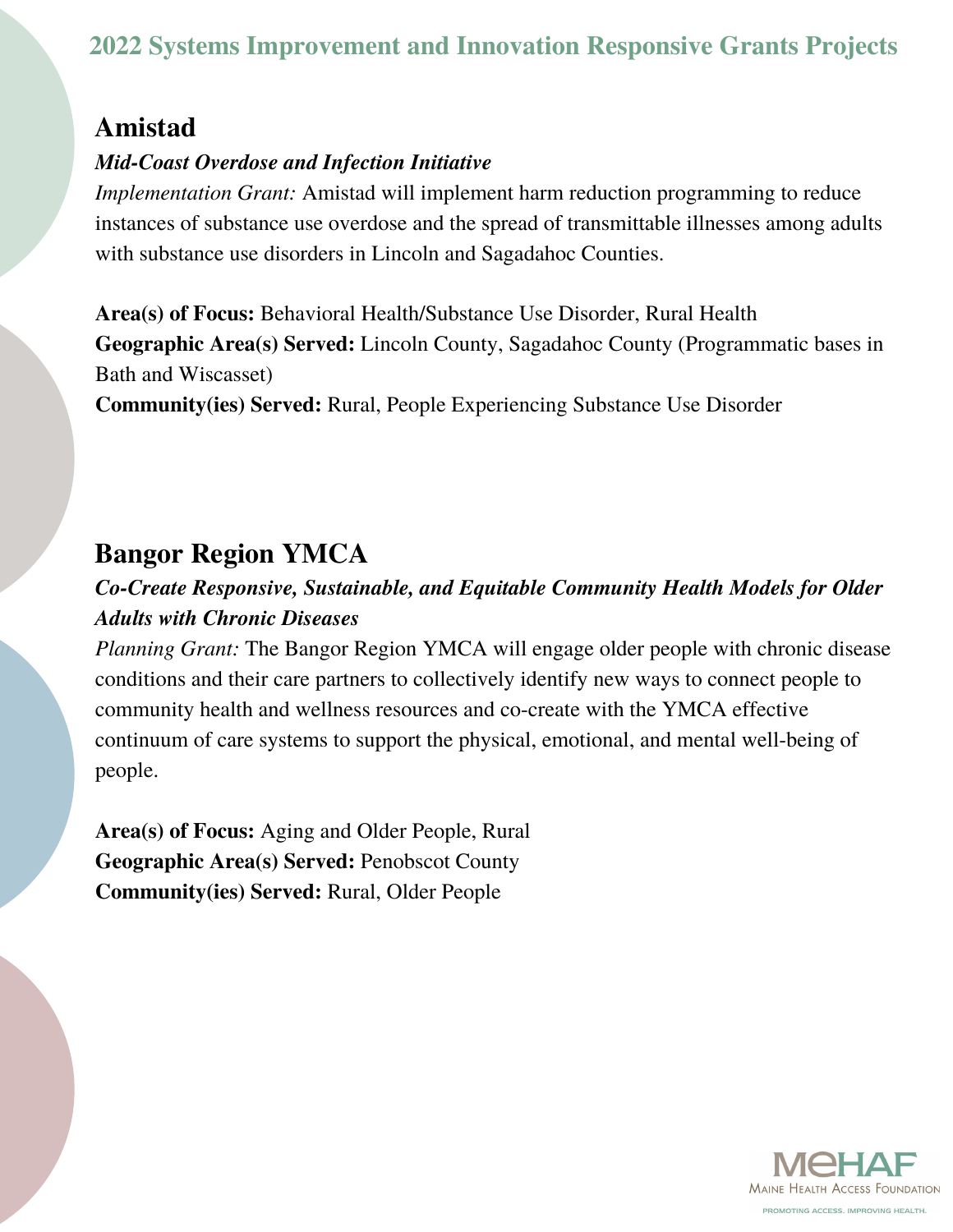# **City of Bangor, Health & Community Services**

#### *Substance Use and Overdose Prevention Through Equity Planning at Bangor Public Health and Community Services*

*Planning Grant:* City of Bangor, Health & Community Services will explore elements of the existing processes and systems that make it difficult for people who use substances to engage with the identified systems. They will explore ideas for sustained engagement through several conversations between partner organizations; the identified community of focus; peer to peer outreach; review of best-practice engagement strategies other organizations and communities have used; and the work of the Bangor Substance Use Disorder and Overdose Prevention Coalition. This will ensure an authentic and enduring voice in the creation of programs and systems for people who use drugs in Bangor, Maine.

**Area(s) of Focus:** Behavioral Health/Substance Use Disorder **Geographic Area(s) Served:** Bangor **Community(ies) Served:** People Experiencing Substance Use Disorder

# **Co-Occurring Collaborative Serving Maine**

### *Creating a Road Map for Priorities in the Certified Community Behavioral Health Centers in Maine*

*Planning Grant:* The Co-Occurring Collaborative Serving Maine will partner with the Consumer Council System of Maine; Healthy Acadia; and the Alliance for Addiction and Mental Health Services, Maine, to host listening sessions and surveys to solicit the people's voice from rural and urban areas and across racial and ethnic groups to test concepts and identify priority services as Maine begins to implement Certified Community Behavioral Health Centers.

**Area(s) of Focus:** Behavioral Health/Substance Use Disorder **Geographic Area(s) Served:** Statewide **Community(ies) Served:** People Experiencing Substance Use Disorder

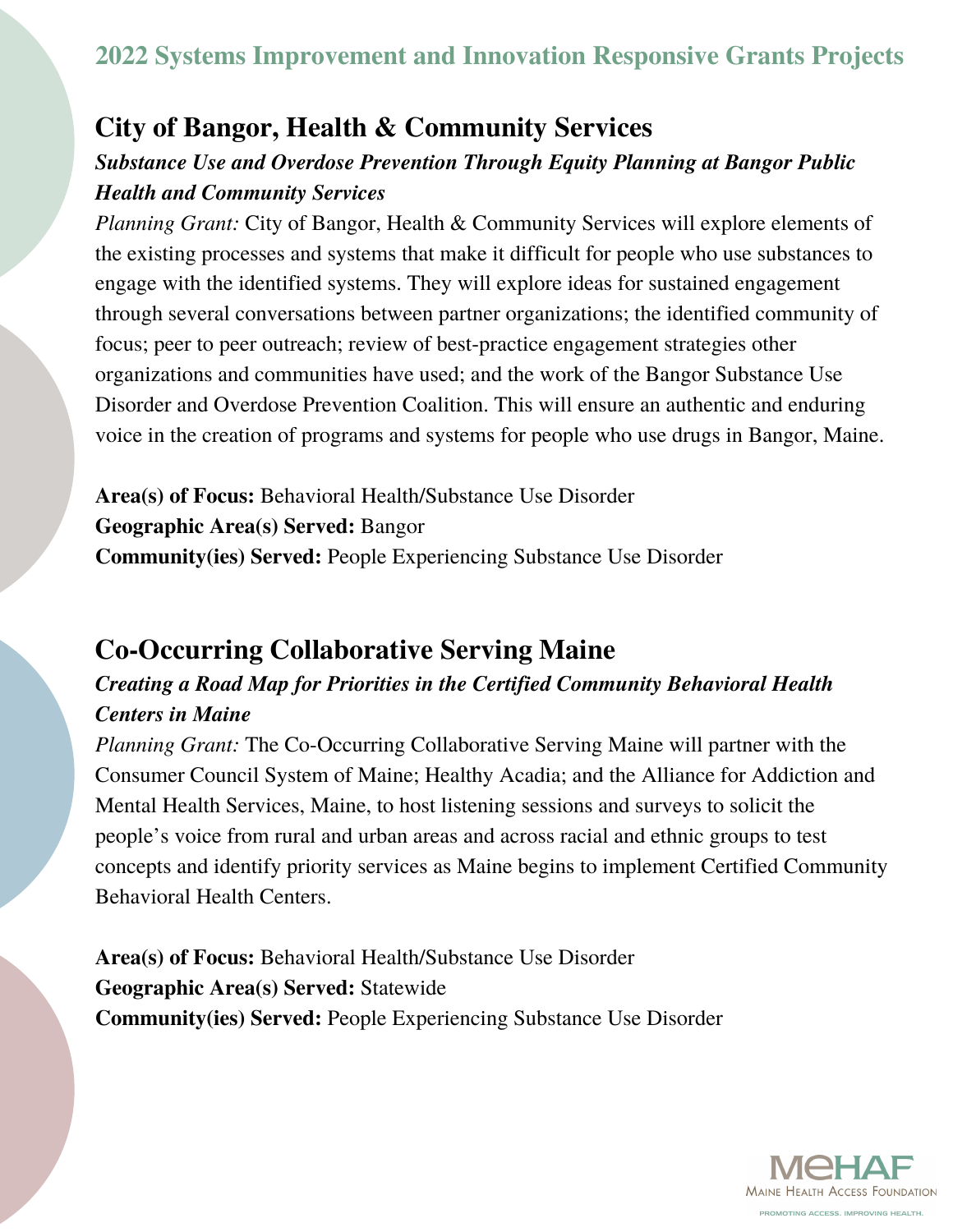### **Downeast Community Partners**

#### *Improving Access to Healthcare for Rural Older People*

*Planning Grant:* Downeast Community Partners will plan and implement a service needs assessment to inform the development of a model for an accessible program that will provide a variety of free health and wellness programs for older people who are living independently in the rural areas of the Blue Hill Peninsula region of Hancock County.

**Area(s) of Focus:** Aging and Older People **Geographic Area(s) Served:** Hancock County - Blue Hill Peninsula, Deer Isle/Stonington, Bucksport area, Ellsworth area **Community(ies) Served:** Older People

# **Maine Chapter, American Academy of Pediatrics**

#### *Treatment, Recovery, Education, Advocacy for Teens with Substance Use Disorder in Maine*

*Implementation Grant:* The Maine Chapter of the American Academy of Pediatrics will roll out an evidence-based curriculum to teach providers how to manage youth experiencing substance use disorders in primary care settings across Maine. The effort includes recruitment and engagement of youth and families, a 12-month learning collaborative for providers with evaluation, resource refinement, and the creation of enduring content available to all clinicians serving this population. We are partnering with the Maine Medical Association's Center for Quality Improvement.

**Area(s) of Focus:** Behavioral Health/Substance Use Disorder **Geographic Area(s) Served:** Statewide **Community(ies) Served:** Youth, People Experiencing Substance Use Disorder

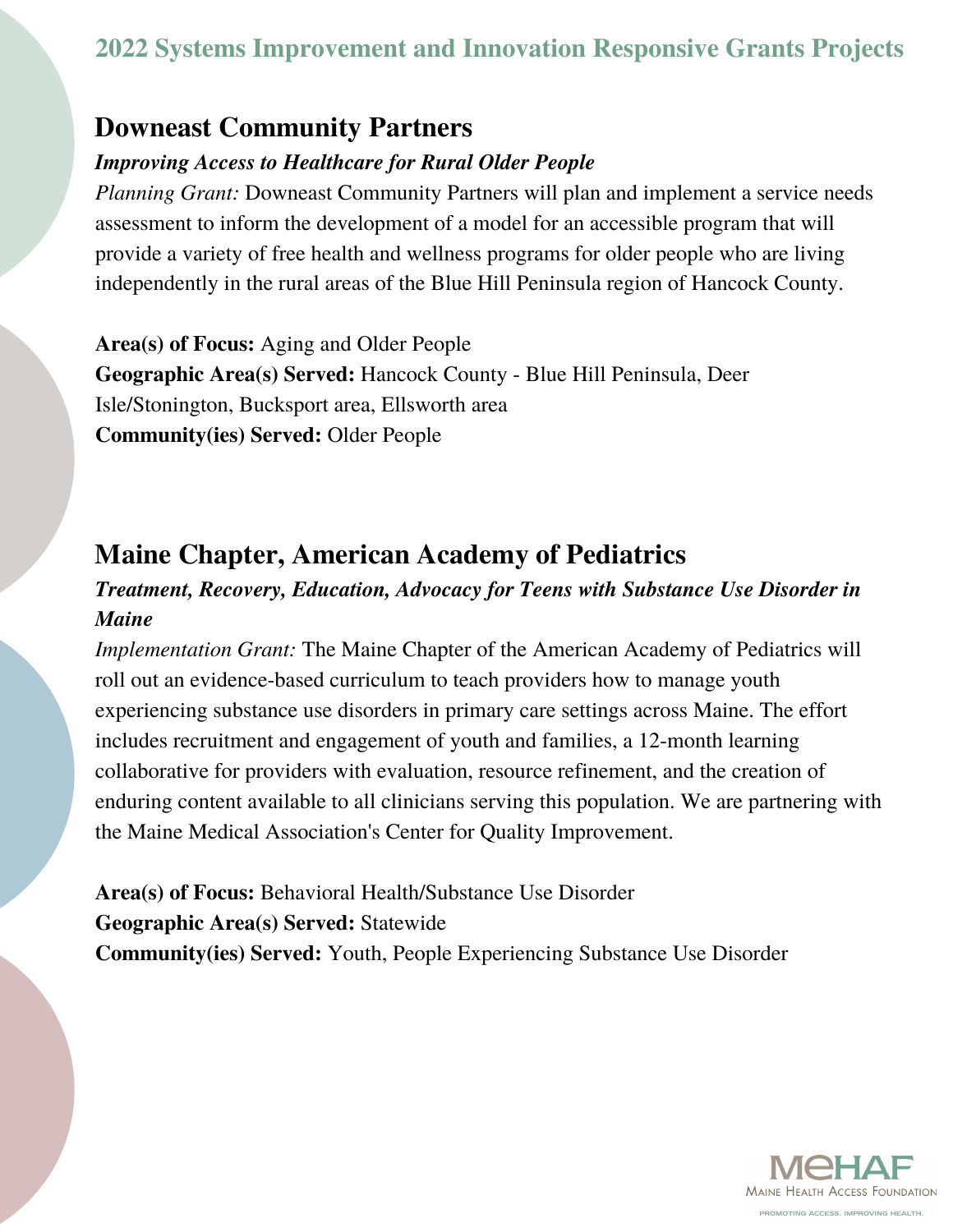## **Maine Council on Aging**

#### *Transportation Equity for Healthy Aging*

*Implementation Grant:* The Maine Council on Aging will partner with stakeholders to design and implement enhancements to Maine's transportation system that increase the awareness of and availability of transportation services for older Mainers to access healthcare and behavioral healthcare, and meet their social health needs.

**Area(s) of Focus:** Aging and Older People **Geographic Area(s) Served:** Statewide **Community(ies) Served:** Older People

## **Maine Inside Out**

#### *Youth Leadership and Peer Support to Effect Transformative School and Systems Change*

*Implementation Grant:* Maine Inside Out will engage directly impacted youth and families to imagine and advocate for systemic changes in behavioral healthcare and pilot a new approach for holistic community support. Program alumni with lived experience of system involvement will facilitate theater for community change workshops with Lewiston Middle School students involved in the behavioral healthcare system or at risk of school removal and law enforcement contact.

**Area(s) of Focus:** Behavioral Health/Substance Use Disorder **Geographic Area(s) Served:** Androscoggin County - Lewiston **Community(ies) Served:** Immigrants, Refugees, and Asylum-Seekers, Youth, LGBTQIA+

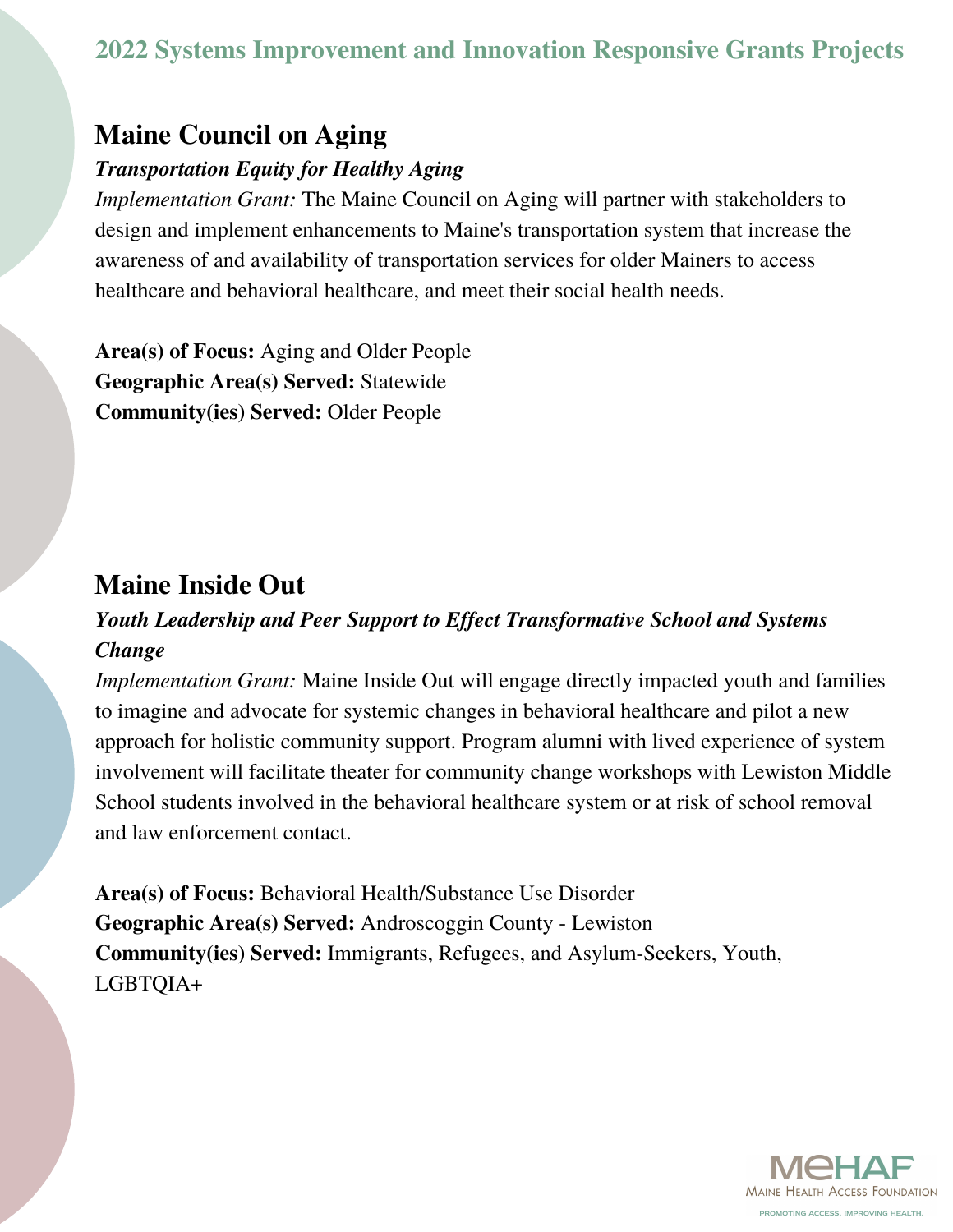# **MaineHealth - Healthy Community Coalition**

#### *Mobile Harm Reduction in Franklin County*

*Implementation Grant:* Healthy Community Coalition will expand opportunities to better coordinate and improve access to recovery and harm reduction services for those with substance use disorder in Franklin County. Using the Healthy Community Coalition Mobile Health Unit, we will increase access to recovery services, reduce syringe littering, reduce Emergency Department visits, and reduce deaths associated with substance use.

**Area(s) of Focus:** Rural, Behavioral Health/Substance Use Disorder **Geographic Area(s) Served:** Franklin County; including some adjacent towns in Oxford, Androscoggin, and Somerset

**Community(ies) Served:** People Experiencing Substance Use Disorder

# **MaineHealth - Maine Behavioral Healthcare**

### *Collaborative Care and Consultation – Creating a System to Improve Access to Care for Mainers with Behavioral Health Needs*

*Planning Grant:* MaineHealth will involve key stakeholders in developing a detailed plan for facilitating consultative partnerships between psychiatry and primary care providers. Partnering with the University of Washington Advancing Integrated Mental Health Solutions Center, the project will result in plans to pilot the Collaborative Care Model; and will inform a larger effort focused on developing a menu of consultation options to help primary care teams provide better access to behavioral health and substance use disorder care for patients at the appropriate level and setting.

**Area(s) of Focus:** Behavioral Health/Substance Use Disorder **Geographic Area(s) Served:** Cumberland County; Franklin County; Knox County; Lincoln County; Oxford County; Sagadahoc County; Waldo County; York County **Community(ies) Served:** People Experiencing Substance Use Disorder

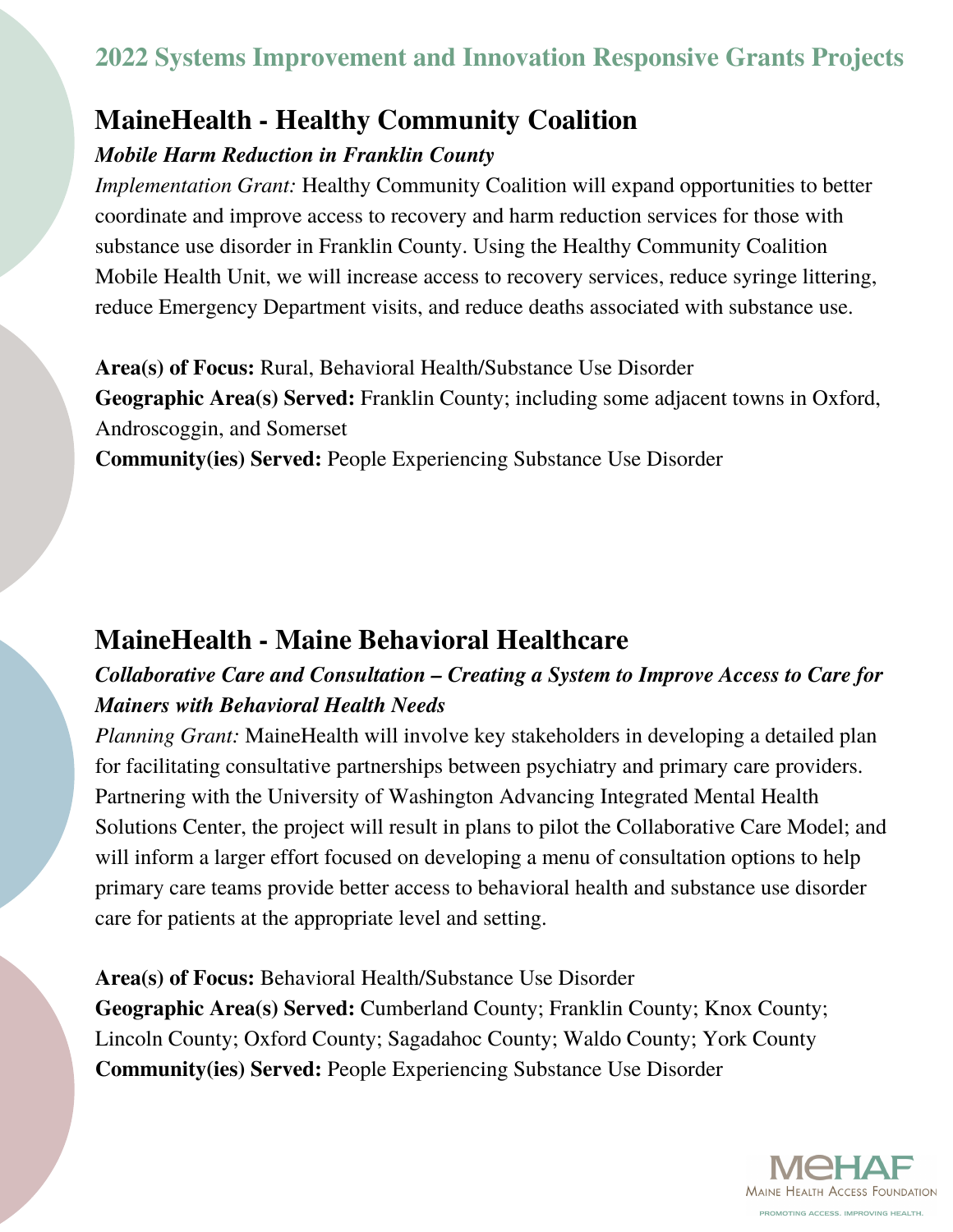## **MaineHealth - Maine Medical Center**

#### *Addressing Health Equity in Child Development*

*Implementation Grant:* Maine Medical Center will pilot a community-informed initiative to increase MaineHealth pediatric providers' understanding of and engagement with immigrant, refugee, asylee, and asylum-seeking families around developmental screenings and well child visits in an effort to increase rates of these services and the communities' involvement. The partnership with the Maine Access Immigrant Network's Community Health Workers will enhance provider education, transform practices around screening, and offer targeted, culturally-responsive support to families through print material and individual outreach.

**Area(s) of Focus:** Maternal and Child Health **Geographic Area(s) Served:** Cumberland County - Greater Portland (Portland, South Portland, Westbrook, Old Orchard, Scarborough) **Community(ies) Served:** Immigrants, Refugees, and Asylum-Seekers

# **Medical Care Development**

#### *Community Engaged Oral Health System*

*Planning Grant:* Medical Care Development will plan for the successful implementation of the "Dental Steps" prototype in primary care as the beginning of a "Community Engaged Oral Health System," or a network of virtual dental homes, aimed at improving health of under-served children in the Mid-Coast Region of Maine.

**Area(s) of Focus:** Rural Health **Geographic Area(s) Served:** Knox County, Lincoln County **Community(ies) Served:** Rural, Youth

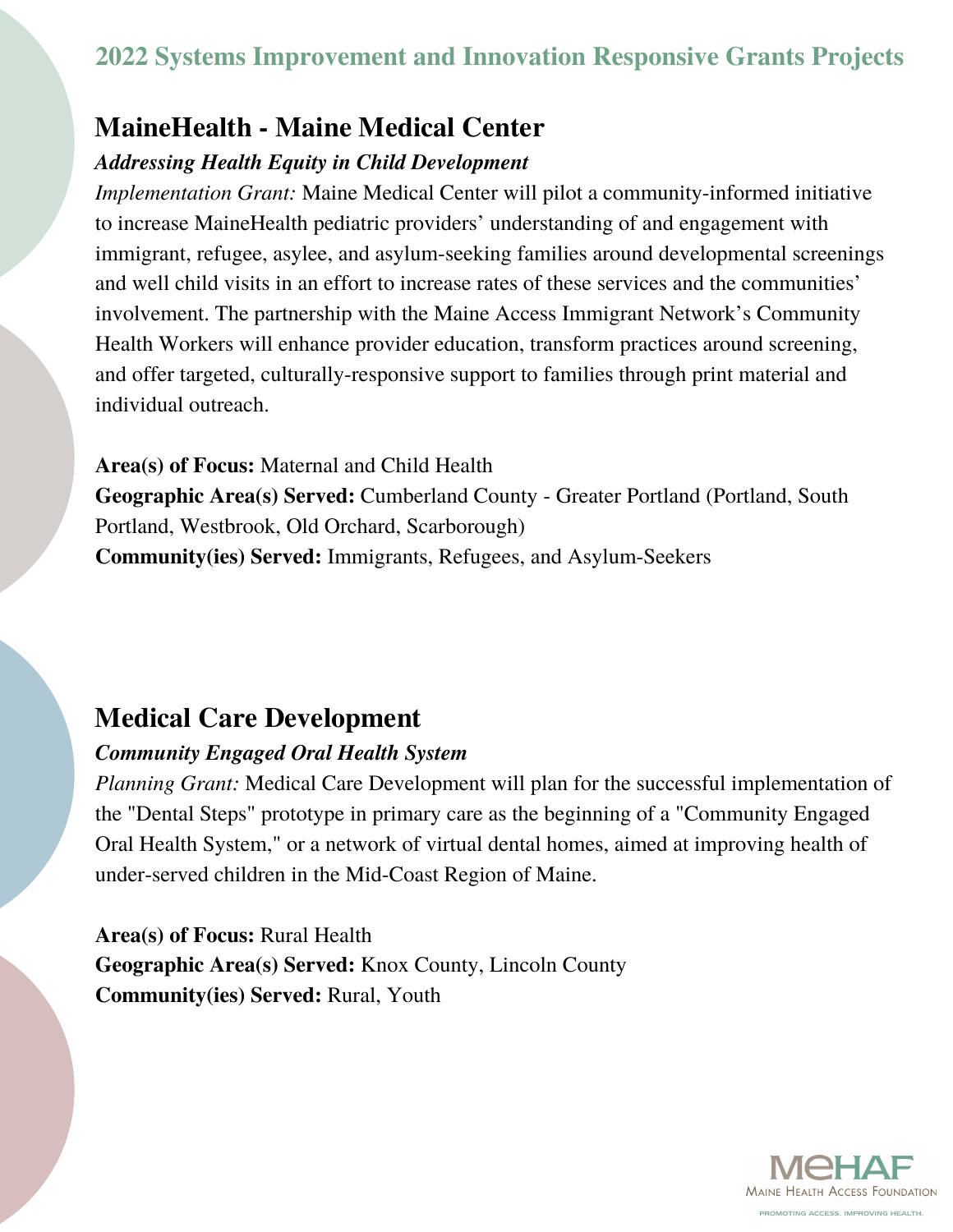### **Northern Light Acadia Hospital**

#### *Improving Access and Reducing Barriers: Substance Use Disorder at Northern Light Health Rural and Urban Hospitals*

*Implementation Grant:* Northern Light Acadia Hospital (NLH) will design and pilot clinical pathways to reduce barriers and increase access of patients with substance use disorder (SUD) to treatment and recovery supports across all NLH's primary care, emergency department, and inpatient facilities. NLH will train front line staff in trauma informed care to reduce stigma for patients with SUD and develop a "hub and spoke" model to ensure that a patient presenting anywhere in the NLH system with SUD can be immediately connected to primary care providers providing medication assisted treatment (MAT). NLH will create a robust pilot for these interventions at six primary care offices in Penobscot County.

**Area(s) of Focus:** Rural, Behavioral Health/Substance Use Disorder **Geographic Area(s) Served:** Statewide, based in Penobscot County **Community(ies) Served:** Rural, People Experiencing Substance Use Disorder

### **The Opportunity Alliance**

#### *Culturally Responsive Behavioral Health Early Intervention Planning Project*

*Planning Grant:* The Opportunity Alliance will lead a robust strategic planning process with South Portland School Department and Greater Portland Health to address systemic barriers to equitable access to culturally responsive mental health services for New Mainer families living in South Portland.

**Area(s) of Focus:** Behavioral Health/Substance Use Disorder **Geographic Area(s) Served:** Cumberland County - South Portland **Community(ies) Served:** Immigrants, Refugees, and Asylum-Seekers